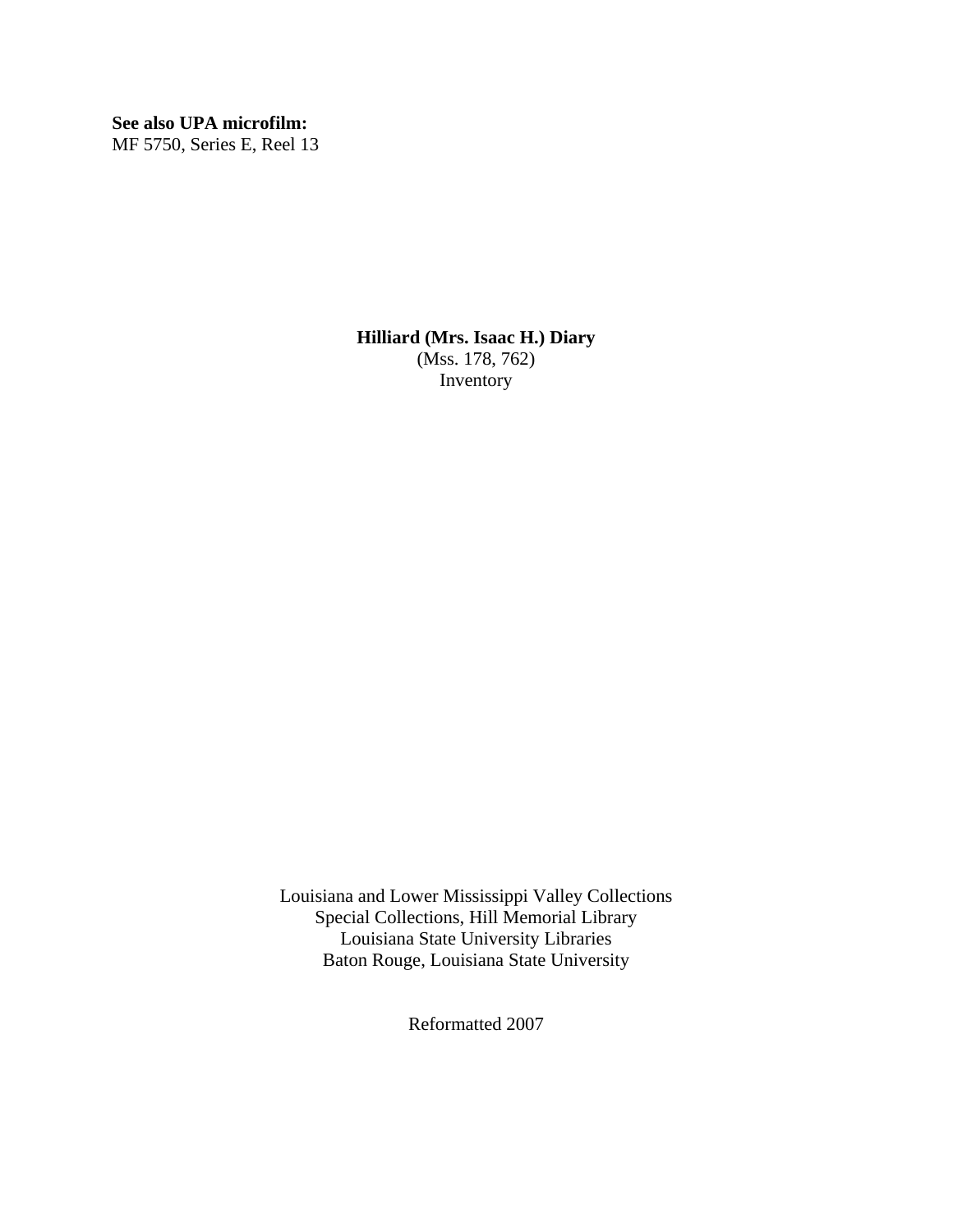# **Contents of Inventory**

| Biographical/Historical Note |       |
|------------------------------|-------|
| Scope and Content Note       |       |
| Collection Description(s)    | $5-6$ |
| <b>Index Terms</b>           |       |
| <b>Container List</b>        |       |

**Use of manuscript materials.** If you wish to examine items in the manuscript group, please fill out a call slip specifying the materials you wish to see. Consult the Container List for location information needed on the call slip.

**Photocopying.** Should you wish to request photocopies, please consult a staff member. The existing order and arrangement of unbound materials must be maintained.

**Publication.** Readers assume full responsibility for compliance with laws regarding copyright, literary property rights, and libel.

**Permission to examine archival materials does not constitute permission to publish. Any publication of such materials beyond the limits of fair use requires specific prior written permission. Requests for permission to publish should be addressed in writing to the Head, Public Services, Special Collections, LSU Libraries, Baton Rouge, LA, 70803-3300. When permission to publish is granted, two copies of the publication will be requested for the LLMVC.** 

Proper acknowledgement of LLMVC materials must be made in any resulting writing or publications. The correct form of citation for this manuscript group is given on the summary page. Copies of scholarly publications based on research in the Louisiana and Lower Mississippi Valley Collections are welcomed.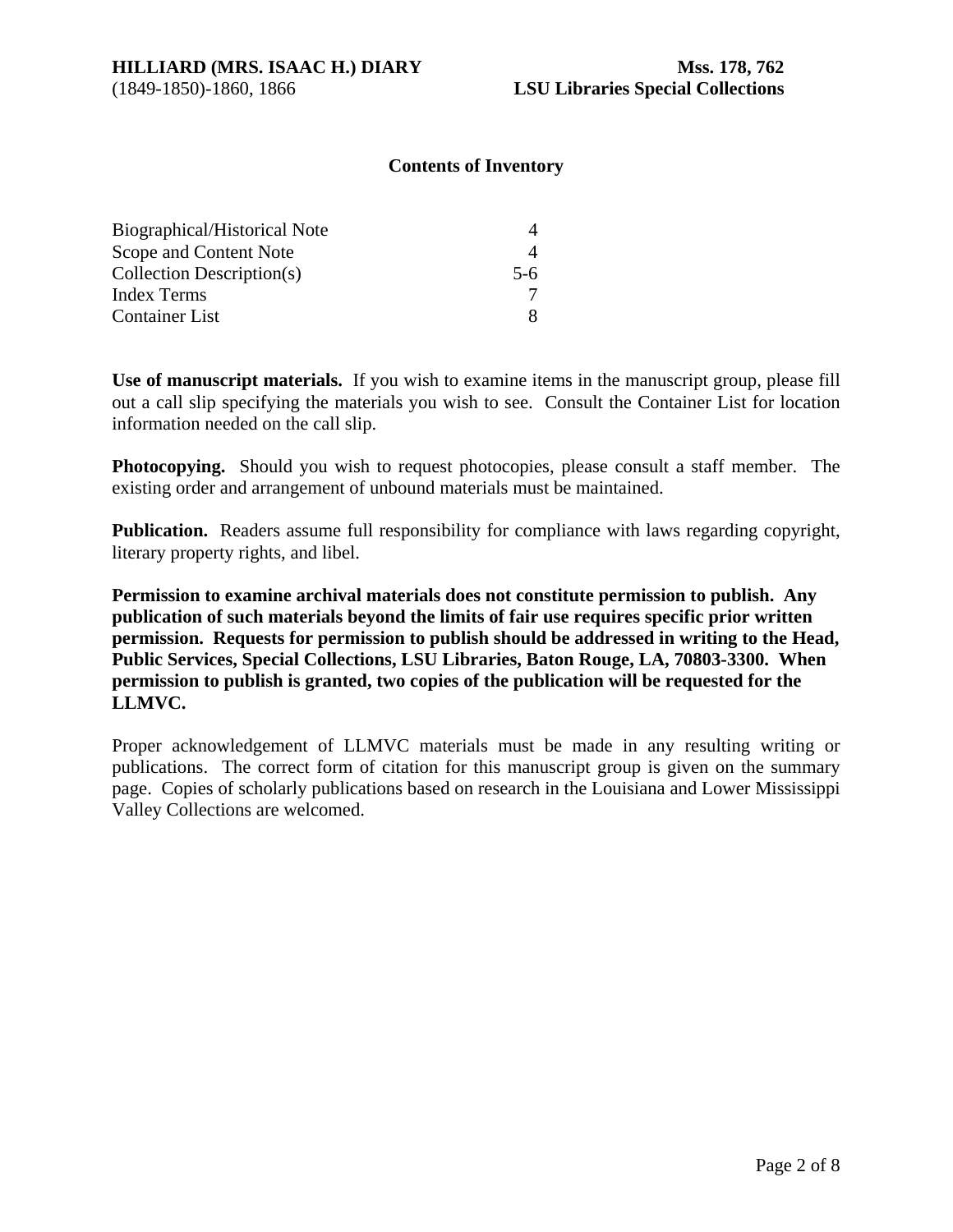# **Summary**

| Size.                             | 1 volume                                                                                                                                                                                |  |
|-----------------------------------|-----------------------------------------------------------------------------------------------------------------------------------------------------------------------------------------|--|
| Geographic<br>locations.          | Chicot Co.; Ark.; Jackson, Miss.; Bayou Lafourche, La.; Henry Co.; Ky.;<br>East Carroll Parish, La.; Vicksburg, Miss.; Baton Rouge, La.; New<br>Orleans, La.                            |  |
| <b>Inclusive dates.</b>           | 1849-1860, 1866                                                                                                                                                                         |  |
| <b>Bulk dates.</b>                | 1849-1850                                                                                                                                                                               |  |
| Language.                         | English                                                                                                                                                                                 |  |
| Summary.                          | The diary of Mrs. Isaac H. Hilliard (nee Miriam Brannin) depicts<br>plantation life from an affluent woman's perspective in Chicot County,<br>Arkansas. A typescript copy is available. |  |
| Organization.                     | Chronological.                                                                                                                                                                          |  |
| <b>Restrictions on</b><br>access. | If microfilm is available, photocopies must be made from microfilm.                                                                                                                     |  |
| <b>Related</b><br>collections.    | Isaac H. Hilliard and Family Papers, Mss. 1236, 1347                                                                                                                                    |  |
| Copyright.                        | Copyright of the original materials is retained by descendants of the<br>creators in accordance with U.S. copyright law.                                                                |  |
| <b>Citation.</b>                  | Mrs. Isaac H. Hilliard Diary, Mss. 178, 762, Louisiana and Lower<br>Mississippi Valley Collections, LSU Libraries, Baton Rouge, La.                                                     |  |
| Stack location(s).                | U:239; Mss. Mf:H                                                                                                                                                                        |  |
| Also available on:                | Microfilm 5750, Series E, Reel 13<br>Microfiche 2729                                                                                                                                    |  |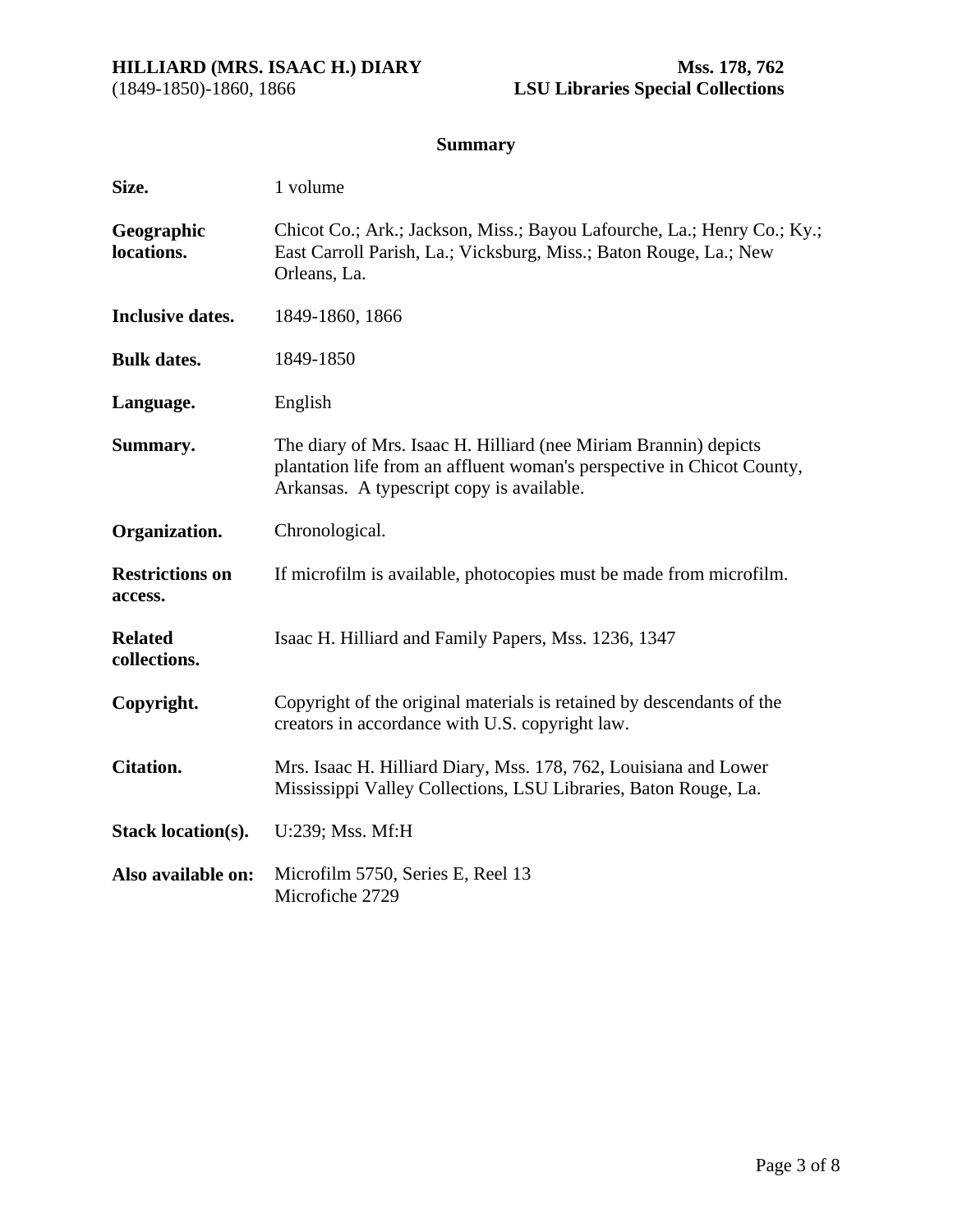<span id="page-3-0"></span>

# **Biographical/Historical Note**

 Mrs. Isaac H. Hilliard (nee Miriam Brannin) originally of New Castle, Henry County, Kentucky, lived with her husband and son (Isaac Henry, Jr.) on a plantation in Grand Lake, Chicot County, Arkansas. Mrs. Hilliard was related by marriage to Leonidas Polk who served as Episcopal Bishop of Louisiana, 1841-1861, at which time he was appointed Major-General in the Confederate army.

## **Scope and Content Note**

The collection is made up of the diary (manuscript and typescript) of Mrs. Isaac H. Hilliard. Mrs. Hilliard describes family holidays, social occasions, visitors, steamboat travel, and various trips to Louisiana, Mississippi, and Kentucky. Daily household and plantation activities are discussed, such as descriptions of meals, fishing and hunting parties, and difficulties with slaves. Extended visits with her sister-in-law, Mary Hilliard Hardeman, near Jackson, Mississippi, and with Leonidas Polk at Leighton Plantation on Bayou Lafourche, Louisiana, are recorded. Mrs. Hilliard also mentions her visits to the Mississippi State Legislature and state penitentiary in Jackson. At the rear of the diary, Isaac H. Hilliard, Jr. recorded his tuition expenses (1866) while attending Kentucky Military Institute.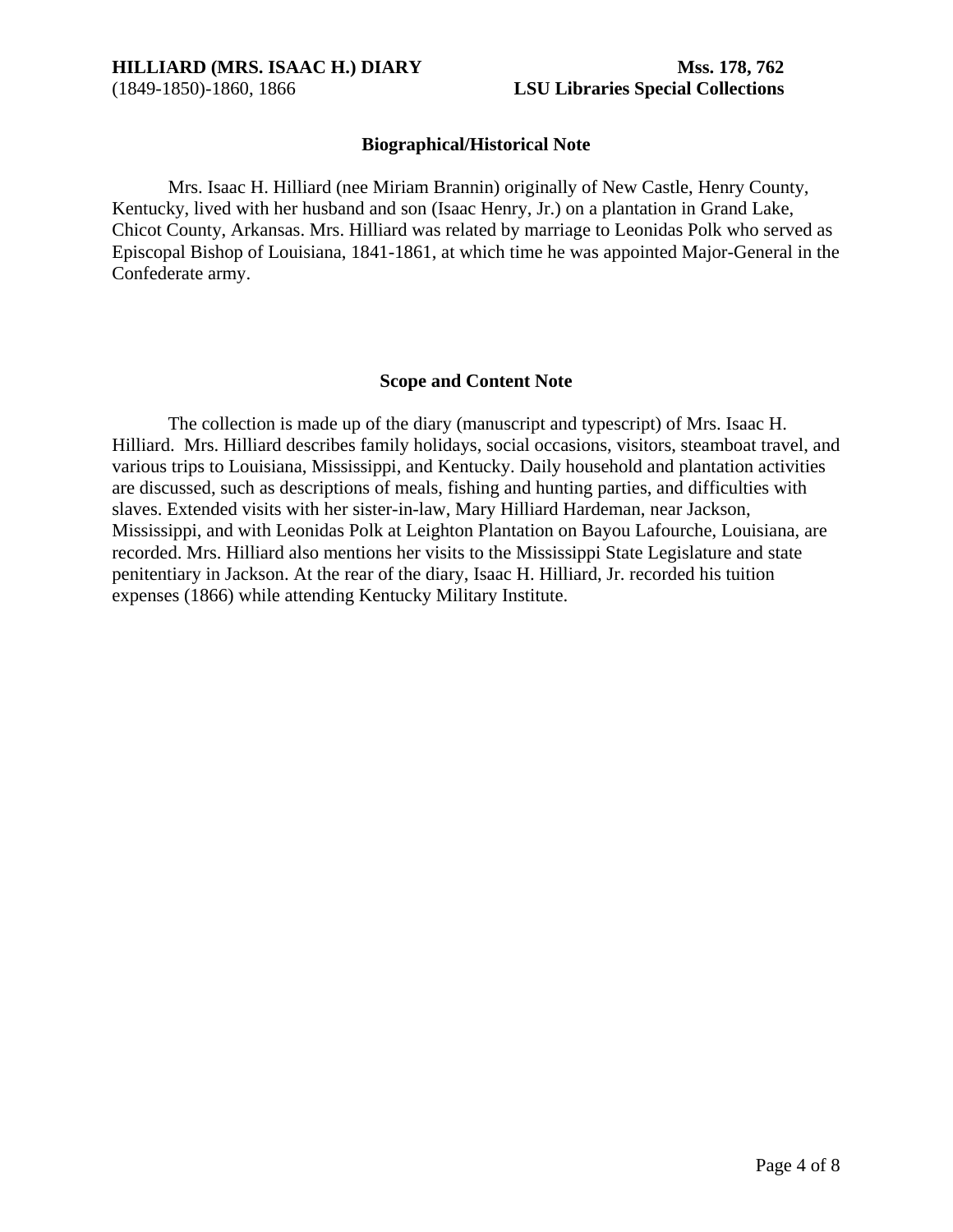### **Collection Description**

### <span id="page-4-0"></span>Date Contents

- 1849 Entries written on Christmas Eve of past three months: Shopping in Louisville; trip from New Castle, Henry County, Kentucky, to Grand Lake, Chicot County, Arkansas, telling of companions encountered during the trip; describes conditions found on the plantation; Mrs. George Polk and children arrive for a visit; describes activities on Christmas Day (mentions children referring to Aunt Miriam).
- Dec. 26, Start of daily entries of diary. Mentions Mr. Raynor, Colonel R. Taylor, Mr.
- 1849-Jan. 23, 1850 Polk, and Brother John and tells of sewing for the children; activities on New Year's Day consist of a candy pull and tea party; mentions men killing deer; other visitors including sister Mary; brother John sold his plantation to Mr. Gass (Gassoway, East Carroll Parish) on his way to Kentucky; mention wedding of sister, Phrome, to Mr. Summers; makes plans to visit Bishop Leonidas Polk with her sister-in-law, Sally, and brother-in-law, George W. Polk (brother of Leonidas); records menus for meals and guests for dinner; Mary Durfres still ill.
- Jan. 24, 1850 Trip from Grand Lake, Chicot County, Arkansas, to General Leonidas Polk's home on Bayou Lafourche recording stops at Vicksburg, Mississippi, on the "Martha Washington," changing to the "Magnolia." Mentions names of passengers, and giving a description of the boat; stopping at Natchez and visiting the Marshalls, describes new State House at Baton Rouge, in New Orleans, mentions activities, persons visited, guests at the Hotel, theatre attended; take "Mary Foley" to Bishop Polk's residence; at Bishop Polk's comments on food, plantation, visitors, purchases, return to New Orleans; stay at Prentiss house at Vicksburg; arrived at sister Mary's House (which is apparently in Jackson, Mississippi). William Hardeman, husband of Mary M. M. Hilliard, La Vega, near Jackson, Mississippi.
- Feb. 16, 1850 Records visitors and social functions attended. Names mentioned include Messrs. Sessions, White, Porter, Bowman; visited the Senate (State, Mississippi) mentions oration given by Collin S. Tarpley on George Washington's birthday; mention Bishops Polk and Freeman arrive for consecration of Mr. Green; dinner party given by Sister Mary listing guests including the Mrs. Nut, Major Bennett (guests of Governor Quitman) Col. Hughes, and Mr. White; also mentions Mrs. Faust, Mrs. Cage and Scot, Mrs. William Yerger, Mrs. Anderson, Mrs. William Sharkey, and Mrs. Collin S. Tarpley, Cotesworth P. Smith, D. Hardeman; mentions visiting penitentiary, Jackson, Mississippi.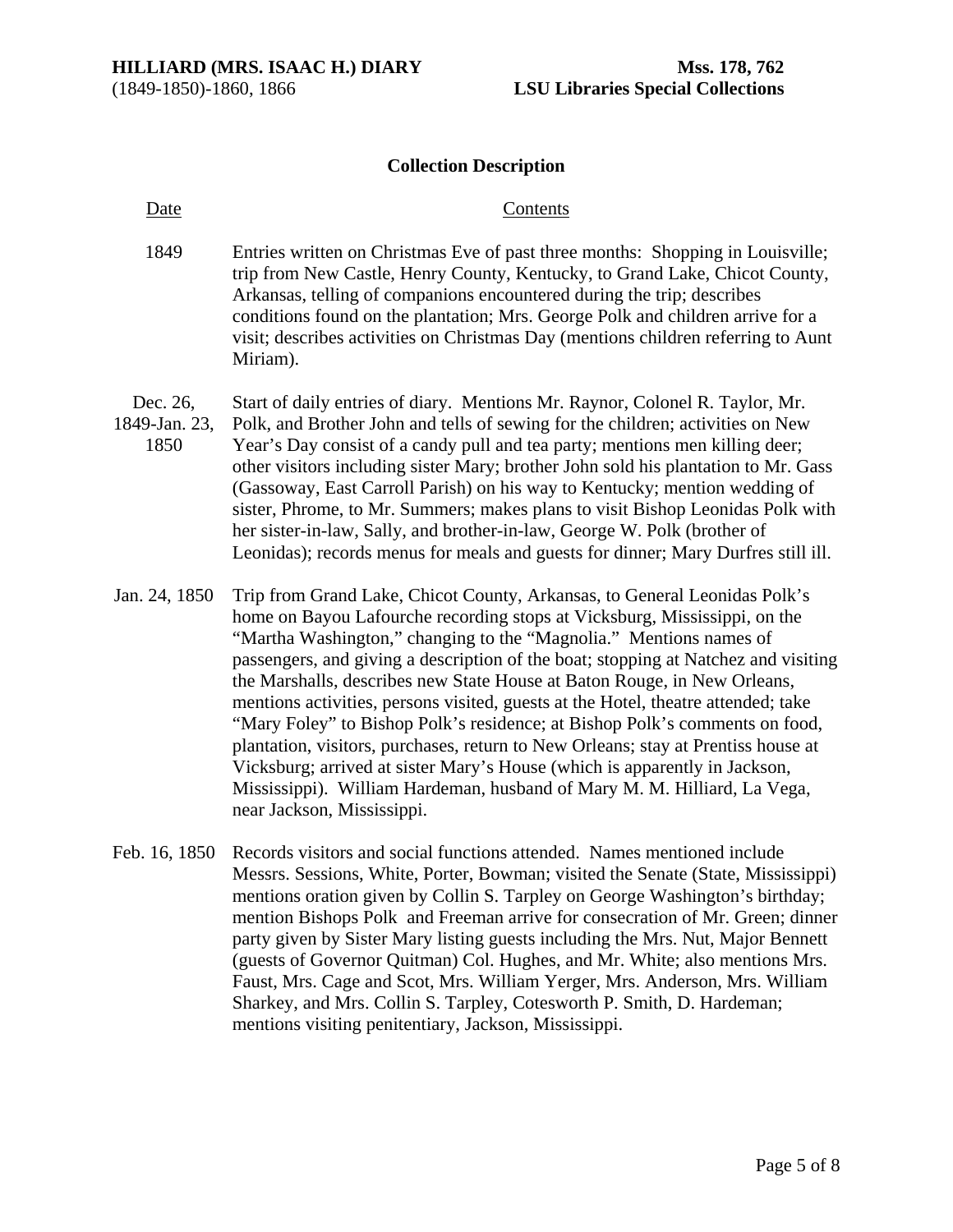- Mar. 16, 1850 "Took our departure from Sister Mary's" (Hardeman); mentions shopping in Vicksburg, taking "Kendall" for home; Julia Dean, the actress, fellow passenger; arrived at Grand Lake; describes hail storm which destroyed garden; mentions activities of Mr. and Mrs. George Polk; mentions going fishing, dinners and other activities; Polks leave; mentions Tom Smith and his career; records books read.
- May 3, 1850 Records visit of a peddler, his actions, trouble with servants (unusual entry).
	- May 20, 1850 Records leaving Grand Lake for Kentucky, mentions persons aboard stopping at Portland, Louisville, cars to LaGrange, Kentucky, and then to New Castle; mentions number of relatives and visits with friends
- July 25, 1850 Diary ends.
	- 1866 Back of diary contains accounts of Isaac Henry, Jr. attending Kentucky Military Institute and a list of names from whom he has received letters and written to.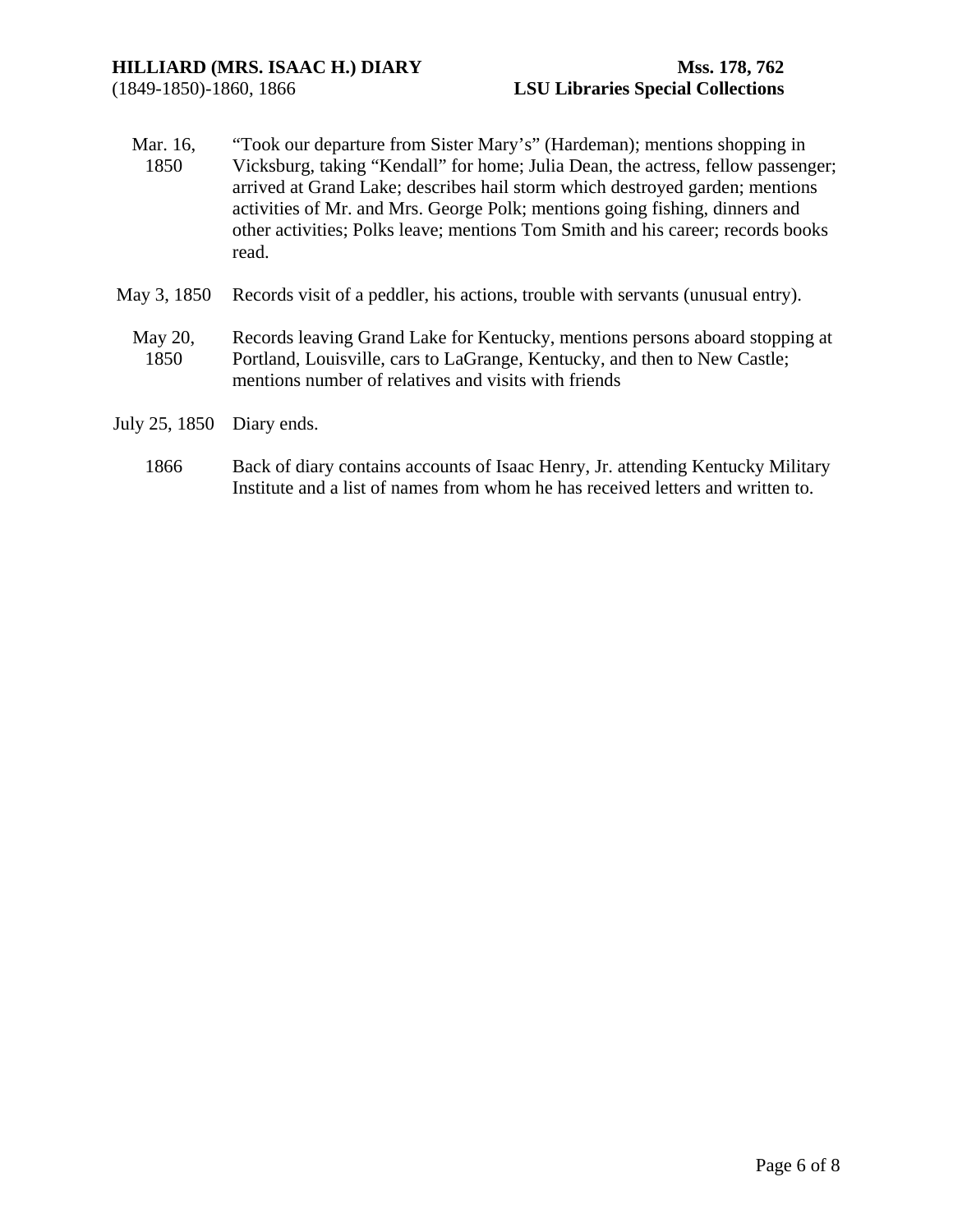# **Index Terms**

<span id="page-6-0"></span>Chicot County (Ark.)

Diaries.

Hardeman, Mary H. (Mary Hilliard)

Hilliard, Isaac H. (Isaac Henry), Mrs.

Kentucky--Description and travel.

Kentucky Military Institute (1845-1971)

Mississippi--Politics and government--To 1865.

Plantation life.

Plantations--Arkansas.

Plantations--Louisiana.

Plantations--Mississippi.

Polk, Leonidas, 1806-1864.

Slavery--Arkansas.

Southern States--Social life and customs.

Women--Arkansas